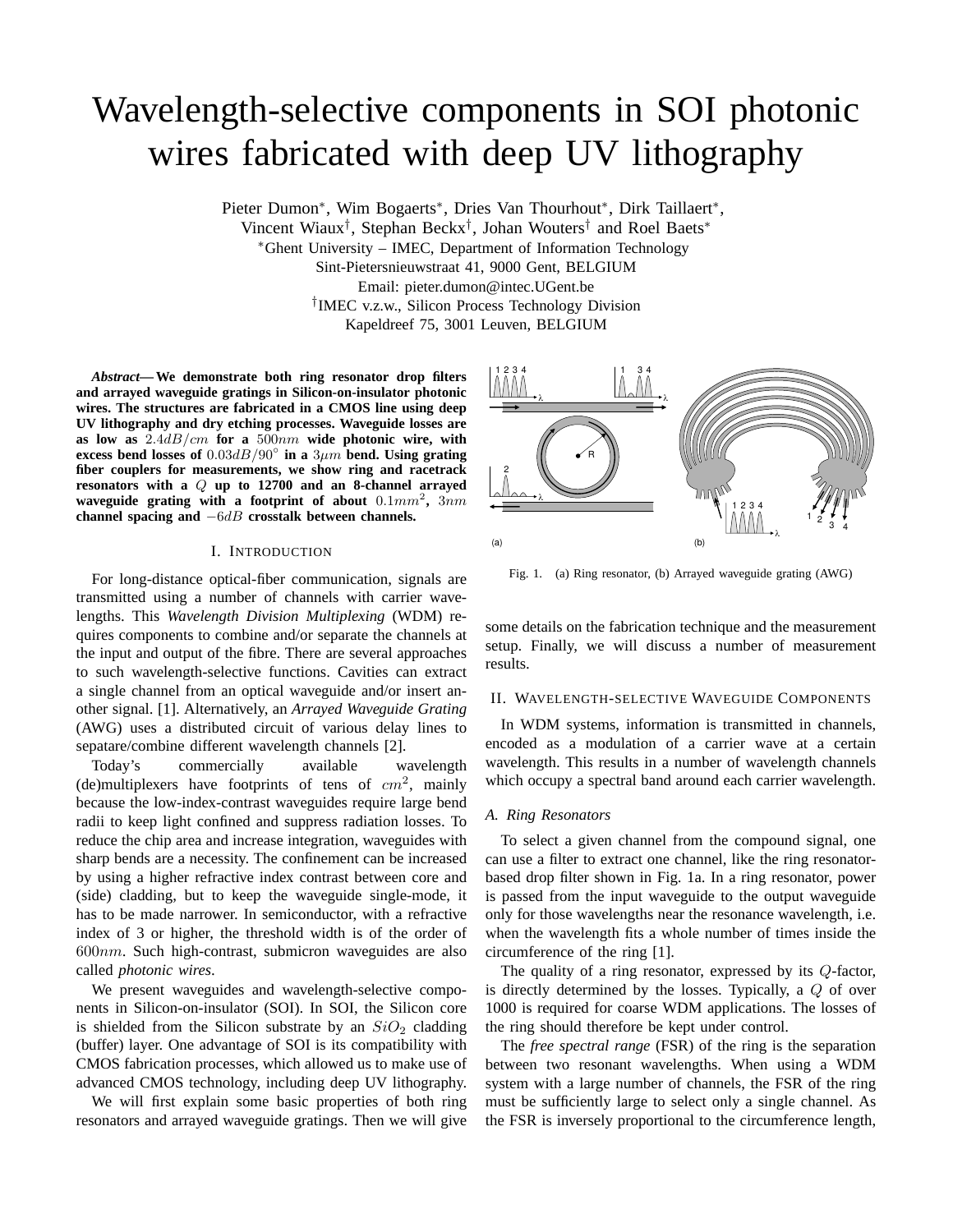

Fig. 2. The fabrication process process for nanophotonic waveguide structures in SOI.

the ring should therefore be sufficiently small. This is, again, a plea for waveguides with sharp bends.

# *B. Arrayed Waveguide Gratings (AWG)*

Instead of dropping a single channel at a time, one can also demultiplex all channels simultaneously. In an AWG (figure 1b), a multi-channel signal is fed into a number of delay lines [2]. The ends of the delay lines act as a phased array antenna, refocusing the light. As the phase delay differs for each wavelength, so does the focal point, so one can extract each wavelength channel into its own waveguide.

# III. FABRICATION

For our high-contrast waveguides, we used *Silicon-on-Insulator* (SOI) purchased from SOITEC. The top Silicon layer has a thickness of  $220nm$  and the oxide layer  $1\mu m$  thick. The actual processing was carried out in the advanced CMOS research environment of IMEC, Belgium. The fabrication process, illustrated in Fig. 2, is described in detail in [3], [4]. After applying and baking the Shipley UV3 photoresist, a deep UV stepper with an illumination wavelength 248nm is used to define the patterns. After another baking step the resist is developed. To smoothen the resist patterns and decrease the line width of the waveguides, a "resist hardening" plasma treatment is applied to the developed photoresist. This is then used directly as an etch mask for the Silicon etch, which uses a ICP-RIE etch technique with a  $Cl_2/HBr/He/O_2$  chemistry. Finally, the remainder of the resist is removed.

## IV. MEASUREMENT TECHNIQUE

To characterize the fabricated structures, we measured the transmission in the wavelength range between  $1500nm$  and  $1600nm$ . To facilitate incoupling and outcoupling of light, we used grating-based fiber couplers, which couple light from a single mode fiber to a  $10 \mu m$  wide ridge waveguide with over 20% efficiency [4], [5]. The principle is shown in Fig. 3. Light is coupled in from a slightly tilted fiber by the grating coupler. The broad ridge waveguide is adiabatically tapered down to a single mode waveguide , which is used to feed light into



Fig. 3. Measurement of nanophotonic waveguide components using a grating coupler to single-mode fiber. The inset shows an SEM of the grating coupler

the various components on the chip. at each output port of the component, a similar waveguide is tapered out to a  $10 \mu m$ width and the light is coupled back to the fiber by an identical grating.

The efficiency of the grating coupler has a Gaussian wavelength dependence [4], [5]. The couplers used here have a peak efficiency of  $18\%$  at a wavelength of  $1540nm$  and a  $3dB$  bandwidth of  $56nm$ .

# V. MEASUREMENT RESULTS

We fabricated a large number of test structures to characterize the various aspects of photonic wire-based components. Some examples are shown in Fig. 4.

## *A. Waveguide Losses and Bends*

Low-loss waveguides are a prerequisite for both ring resonators and AWGs. In the structures we fabricated, there are two dominant loss mechanisms. Because of the finite thickness of the oxide cladding, light can leak out towards the Silicon substrate. These losses can be reduced by using a thicker oxide cladding layer. The second loss mechanism comes from scattering at imperfections on the etched sidewall of the waveguide. Good fabrication technology is needed to keep these losses to a minimum. We have already reported very low propagation losses of  $2.4dB/cm$  for straight SOI waveguides [4], [6].

In a waveguide bend, there can be additional losses due to radiation. These losses will increase with sharper bends.



Fig. 4. Micrograph of SOI waveguide structures. (a) ring resonator, (b) an Arrayed Waveguide Grating, (c) detail of the star-coupler of the AWG.